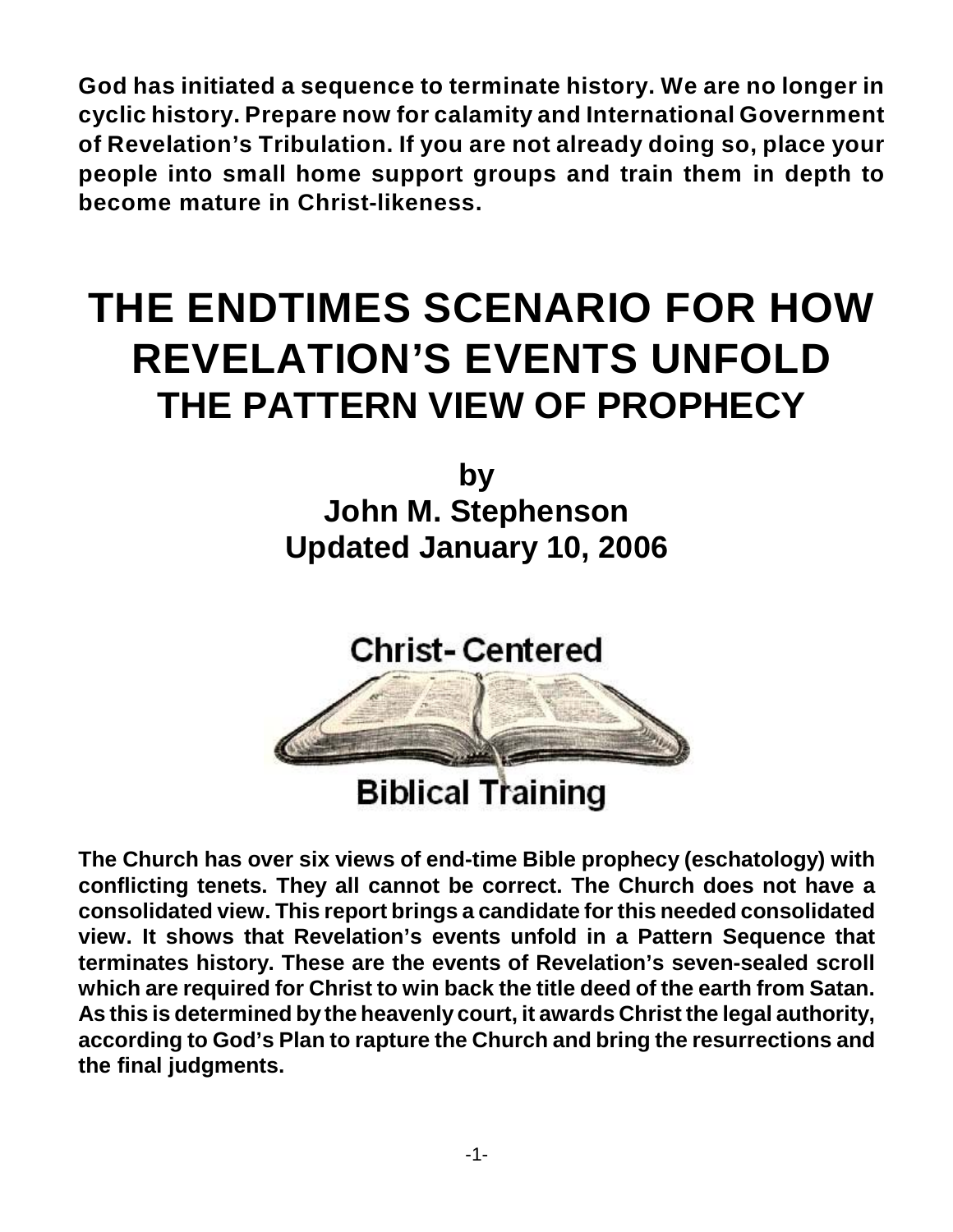# **Biblical Worldview Ministries PMB 283 1111 West El Camino Real #109 Sunnyvale, CA 94087**

# **Copyright © 2004; 2005, 2006 by John M. Stephenson**

Scriptures quoted are taken from the New American Standard Bible.

*See the glossary for definitions and understanding of the terms used.*

**Note:** The details in this report were developed initially and reported in my book: *Watchman Warning* (1994). They were summarized in my other book: *Watchman, How Far Gone is the Night?* (1995). We encourage you to read these books for more detail and breadth for greater background and more complete understanding. They are available by contacting the above.

Because prophecy is complex, this report is periodically revised for clarity and adding additional doctrines that adds understanding, but does not change the overall prophetic view. The date of the revision is on the report.

This report is written for those who have some knowledge of the issues and doctrines in prophecy. Those wanting a more beginning view can read *Watchman, How Far Gone is the Night?*.

**This report was written for educational purposes with the understanding that neither the author or publisher are engaged in rendering professional legal, counseling, or accounting services. For questions regarding personal needs on any topic should be addressed to professional persons. The author and publisher specifically disclaim any legal liability, damage, loss, or risk, personal or otherwise, including the spiritual, mental, financial, or physical (any) impact on a person's life, incurred as a consequence directly or indirectly of the use and/or misuse and application and/or misapplication of any information, techniques, or contents of this report.**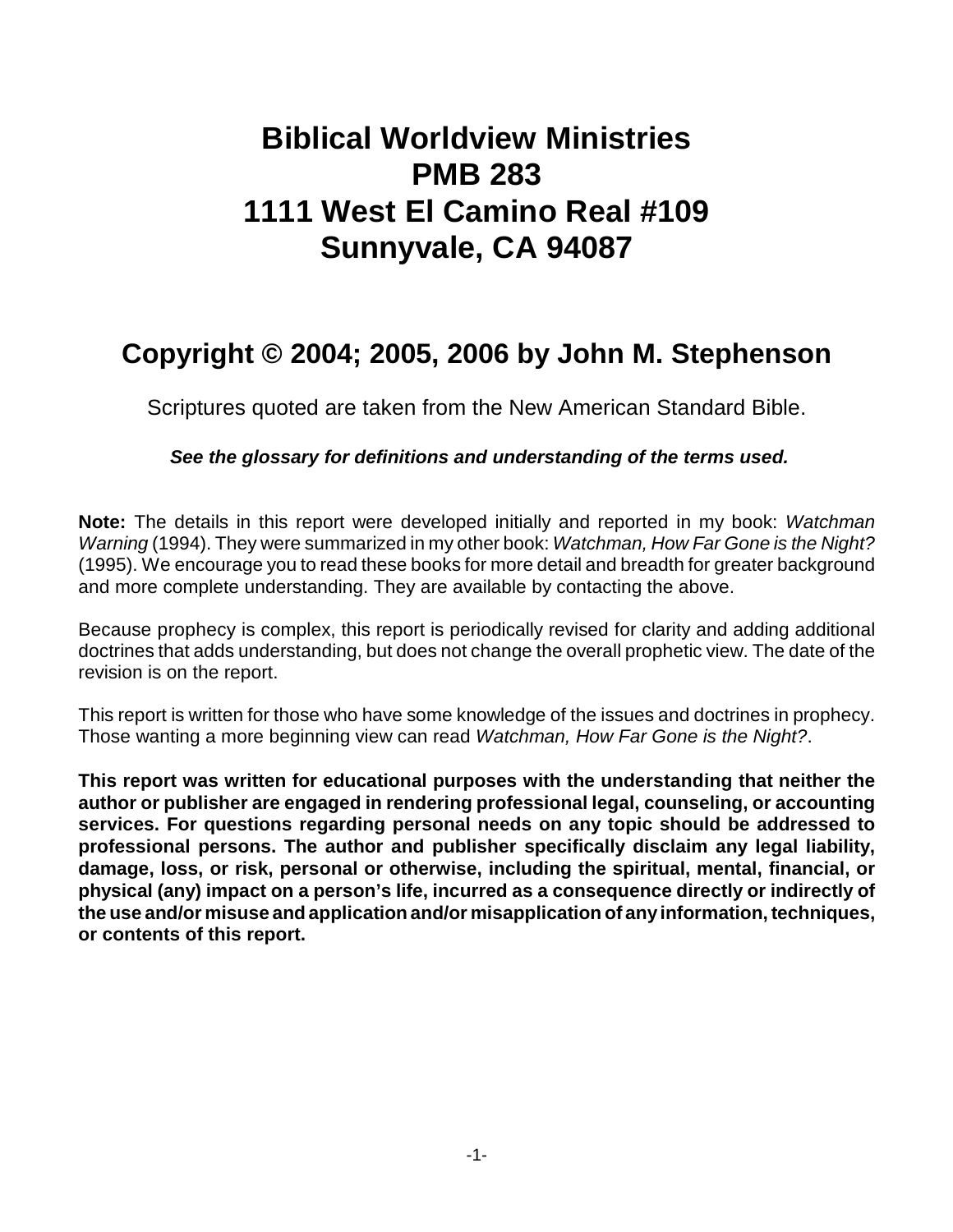

**2 Chronicles 16:9; Matthew 6:33; 1 John 2:6**

## **THE ENDTIMES SCENARIO FOR HOW REVELATION'S EVENTS UNFOLD THE PATTERN VIEW OF PROPHECY**

**by John M. Stephenson Biblical Worldview Ministries January 10, 2006**

## **THE SCENARIO FOR HOW REVELATION'S EVENTS UNFOLD**

**(Take urgent action to mature your people in Christ, especially your youth and children while you still can; Signs now signal the endtimes Tribulation can come at any time. Your training time in freedom will be taken away)**

> **Potential Soon-Coming Endtimes Scenario According to the Pattern View of Prophecy** (What if this scenario is correct? What should and will we do now in preparation?)

#### **Introduction**

This paper assumes the reader is familiar with Bible prophecy and especially with the Pattern Sequence of Revelation. It assumes the reader has read my prophecy paper: *The Pattern View of Prophecy, The Many Doctrines of Prophecy Show Clearly the Rapture Will Come Post-Tribulational and the 1000 Years During Christ's Second Coming* We encourage all readers to read our reports on prophecy as background for understanding this endtimes scenario. It is especially necessary to understand the Pattern Sequence.

#### **Big Picture**

The endtimes will come (and the events of history come) as a result of spiritual warfare between Christ and Satan according to the Pattern Sequence and Revelation's seven-sealed scroll. Endtimes events will happen in a similar manner as happened to the Old Testament Jews. In the endtimes sequence, Satan gains more power as the Church falls away and sin of the rest of the people increases. So things will gradually and continually worsen as the sin increases and conditions will come that will be much-much worse and are unprecedented in our times. Satan will do all he can to prevent the elect from believing the Gospel and accomplishing God's work. *The times will increasingly worsen to the times of Christ's Second Coming without getting better. We are no longer in cyclic history. God has begun the sequence by which He is ending history.* Because things are worsening gradually, most likely most of the evangelical Church will not recognize the signs that signal the Tribulation's coming can be imminent. They will not prepare and will be blind-sided by its coming.

#### **Introduction (Current Status and Precursor Events)**

Many Christians now sense that America is deteriorating sinfully in essentially every category to the point that she can expect God's judgment at any time. There is persecution throughout the world for Christians. The European Union is making extraordinary advances. There is a growth of Christians in many countries such as China. Changes are coming in our churches, schools, and general society for the worse. Our churches and schools are dumbing down their training. There is a now a blackout of solid biblical (Meat of the Word) teaching in our churches. There is also inadequate training of people to accomplish local area-wide evangelism. The churches are attempting to make things easier for people and to draw new people. There are many good things being done with many good results.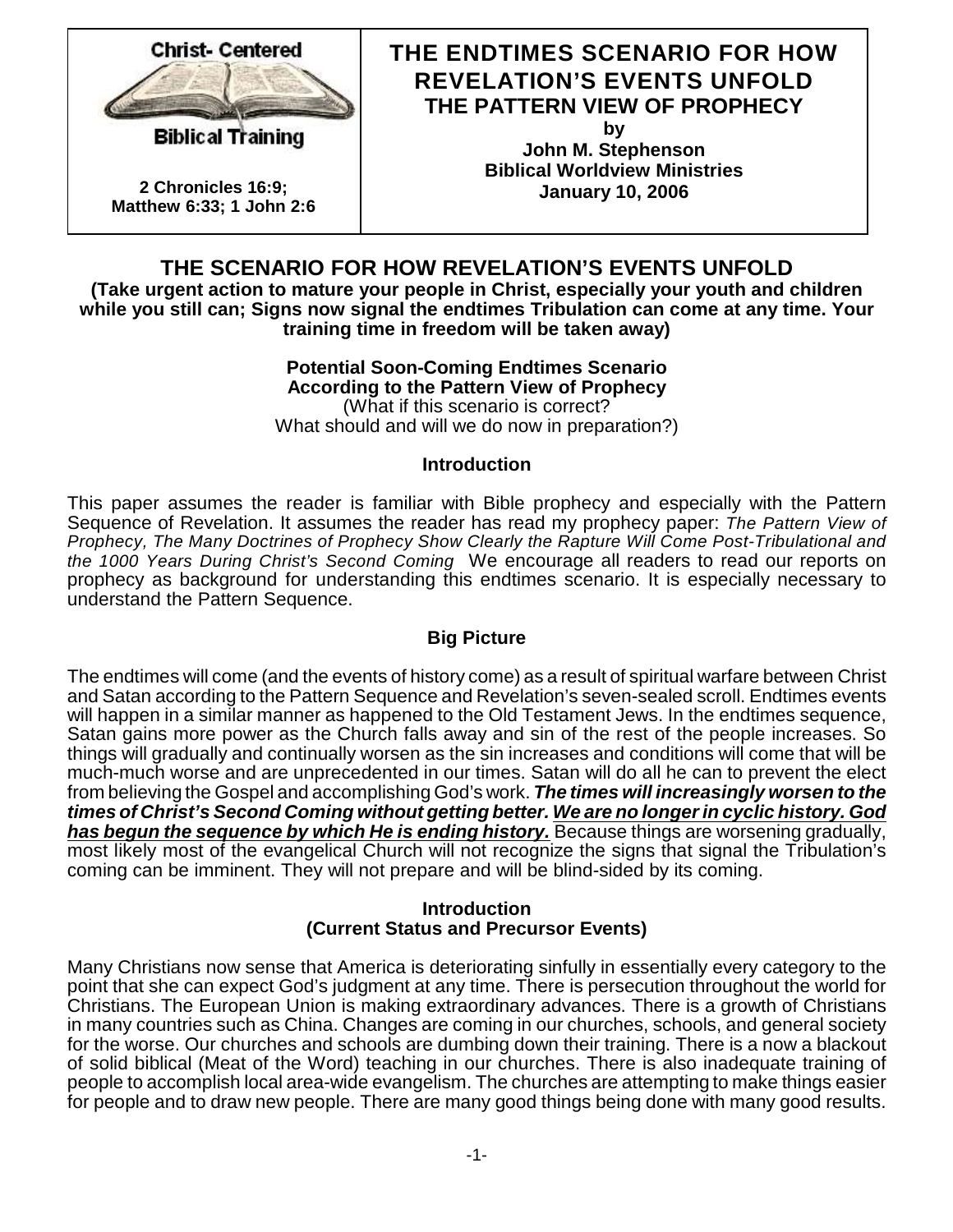This is very good, but the big picture is tragic. Few people now know and can teach God's Word in much depth, and it is not being taught in depth. Our children and youth are not being adequately taught in our churches. Our churches are not paying attention about what is happening around them. Things are gradually being put into place that can bring the endtimes calamity, Churches do not see what the impact will be on them and on their Church people. Churches believe things and good times will continue as they are, not realizing the current times will be suddenly terminated without any warning. People not prepared at the time, will be caught blind-sided. This can be most of the churches.

Few people can and do critical thinking now to know what is happening and why. Much of our Church leadership no longer holds to sound doctrine and has eyes that cannot adequate see and ears that can adequately hear sound doctrine and understand it. Most believe wrongly that life will continue as is, and we will have peace without experiencing the sword. Immorality, such as sodomy, is greatly on the increase. Our country's finances are in shambles. Mother earth is now getting more attention than is God. Americans hold the country to be more important that God. America is acting as if the Christian Church did not exist. She has essentially no influence on the country's direction. America now has the god of wealth, the god of free enterprise, and the god of freedom. America is rapidly becoming an apostate nation. Fewer and fewer people percentage-wise now go to Church anywhere. And those who go, most do not become involved in ministry.

*Because America is deteriorating in every category, we need now to look ahead for what can be soon coming and with critical analysis determine what is happening and what we should do now that would be best for our Church people and families.* Unfortunately most churches are not doing critical analysis and do not have a clue about what is coming and how bad things will become. They do not see things going into place that can and will bring calamity and international government. *Churches do not realize that the main responsibility or cause of the endtimes* coming is the direct fault of Church leadership.<sup>1</sup> They no longer hold to sound doctrine. *Leaders do not realize that many of them will be arrested and executed as the endtimes begin.*

We should know that the Church people go as the Church leadership goes. Under poor leadership, the Church people do less and fall away. As this happens, the sin of the rest of the people increases. This overall situation is happening now. When the sin of all crosses God's threshold for sin, He brings the calamity and evil government which implements the endtimes disciplinary Tribulation.

*Thus, those in Church leadership carry much of the prime responsibility for the Tribulation coming. We all may carry some responsibility.* Those churches that are now training with mostly and only first-level training, if that, have fallen away from the greater faith. They carry a large responsibility for the Tribulation coming.

The Church will go through the Tribulation. Thus, we should adapt to what God will want us to do during these most difficult times. We should very importantly prepare to become mature in Christ, and help do area-wide evangelism. We should prepare by putting aside provisions to help us get through the beginning of these times.

#### *Be warned, the calamity will come, suddenly without warning (without verified information), in a whirlwind when most expect the current times to continue. Most are not expected to prepare,*

1. *2 Chronicles 7:14 - and My people who are called by My name humble themselves and pray, and seek My face and turn from their wicked ways, then I will hear from heaven, will forgive their sin, and will heal their land.*

From this Scripture we can see that a country goes down spiritually and deserved God's judgment when God's people sin against God. This sin begins with Church leadership.

We know that in the Old Testament God's people obeyed when they had good leadership and fell away under poor leadership.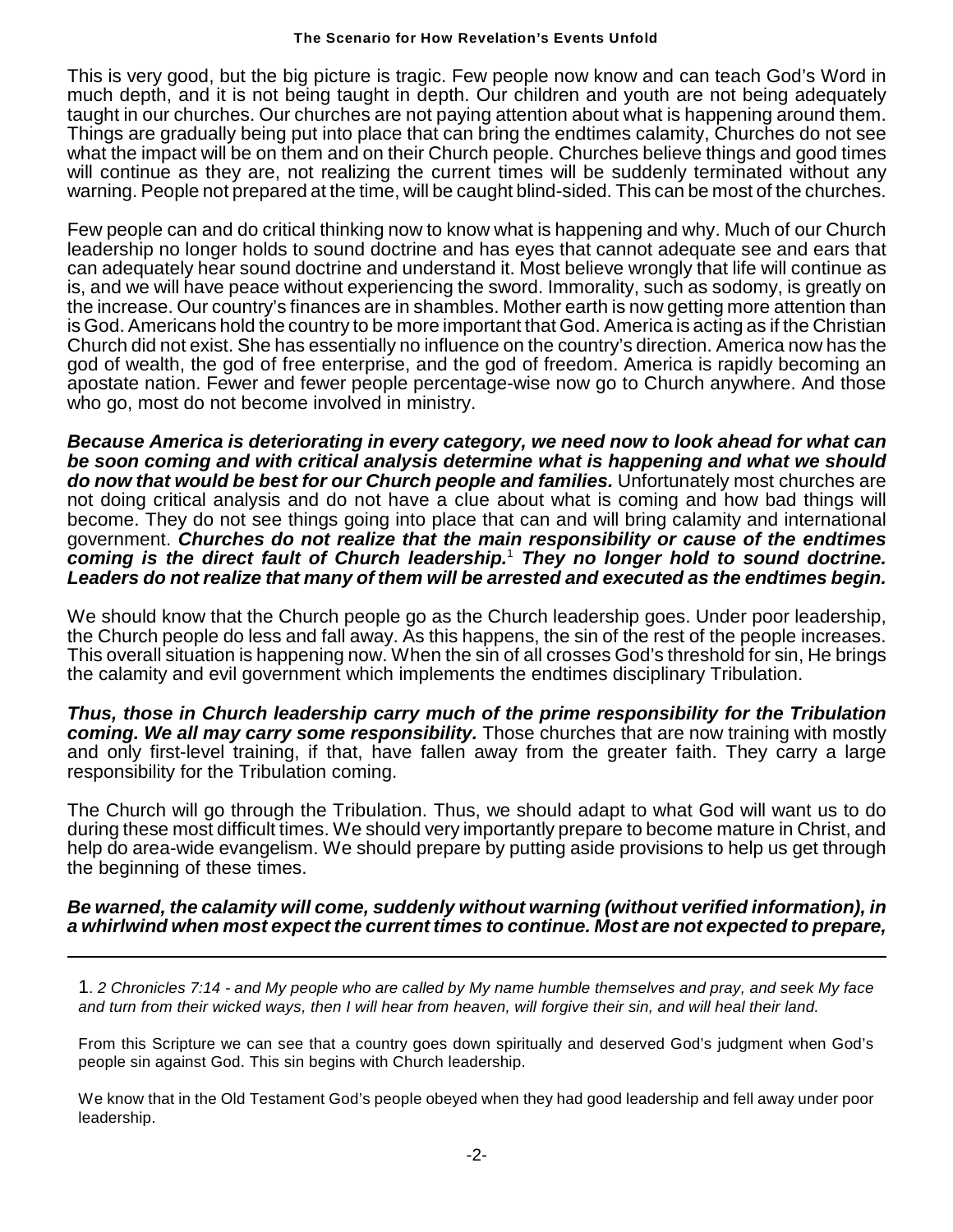#### *and thus, they will be caught blind sided.*

*There is a positive side.* Those who obey God from faith and love as the endtimes unfold with persecution and torture will gain much more maturity in Christ. This will be needed both now and especially in eternity to know and to relate to God more in His depth. We can have a better resurrection. God uses the Tribulation for both positive and negative results.

#### **Background**

The events of the endtimes under Revelation's Pattern Sequence is how God is ending or terminating history. He is doing this under intense spiritual warfare when Satan has been granted great power. He has this power because the Church is falling away and the sin of the rest of the people is greatly increasing. The falling away of Church, especially her leaders, is responsible for the Tribulation coming, so the Church will go through the endtimes. These are the spiritual rules when in the Pattern Sequence. Because many churches now have eyes that can no longer see and ears that can no longer hear too understand spiritual things may not realize they are in this state. They do not see the need to teach God's Whole Counsel and help to area-wide evangelism.

Few churches are doing critical analysis to determine what can be coming and what they should be doing because of what is coming. They appear to believe, by the way they act, that present times will continue forever. *This is a most terrible mistake. They will be caught blind-sided and unprepared.*

*Churches do not realize that teaching mostly the Milk of the Word without also teaching in breadth in depth with the Meat of the Word, they are fueling a famine of God's Word as the Tribulation comes. They are fueling an immature church with a loss of biblical intellect and with much less of God's work being accomplished. This brings less glory to God and because the church and country are forgetting God's Word, He forgets their children. He brings a famine of God's Word (Amos 5:23; 8:11) in the Tribulation and brings a famine of God's music or songs (such as the good hymns). The churches are doing this now by going mainly to only first-level teaching and using the world's loud dominate rock-type repetitive beat music. They are bringing the world into the Church. Thus, we can expect a great falling away as the Tribulation times come.*

*Signs and trends, because of sin in our churches and country, signal the endtimes are coming. These trends God prophesies will come in the endtimes as a period of divine discipline. He uses Satan's efforts to bring them as the sin of God's people increase.* 

*These trends include: (1) the falling away from adequate evangelism and discipleship; (2) churches are fueling a famine of God's Word by teaching mainly first-level training; (3) how the removal of God's music (the hymns) is happening by the emphasis of the world's music; (4) how God is forgetting the children because we no longer hold to sound doctrine; and (5) that a great falling away is coming because people are not matured to stand strong using training from God's Whole Counsel.* 

#### *These trends are as follows:*

*1. The churches across the country and world are going to the world's loud dominate repetitive beat music. The churches are becoming entertainment rather than worship centers. The use of God's great music in the hymns is now gradually disappearing.*

*Amos 5:23 "Take away from Me the noise of your songs; I will not even listen to the sound of your harps.* (This shows that bad music will be prevalent in the endtimes, but God will not listen to it. He will not listen to it because the people are in sin.)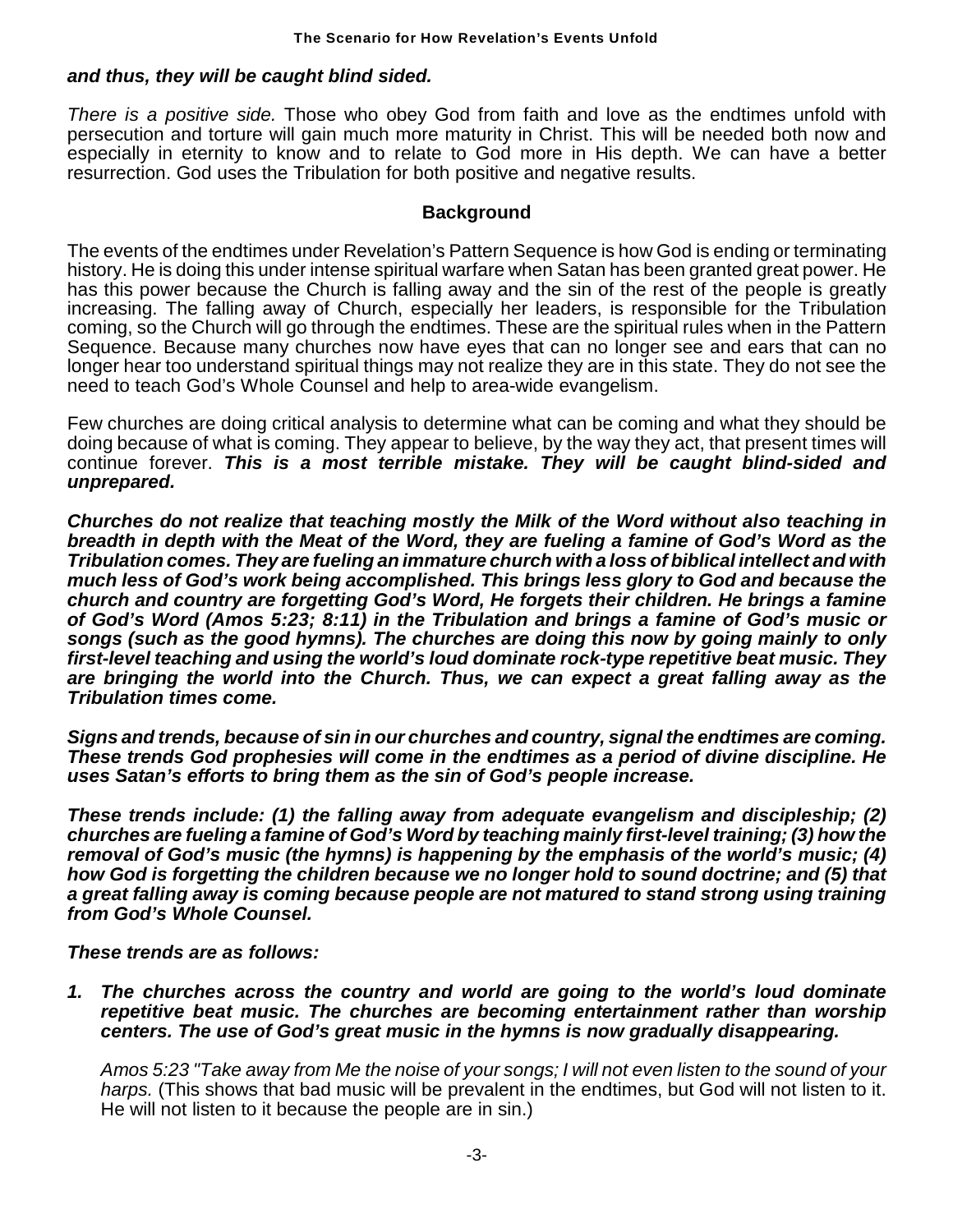*2. The churches are going to a much lessor version of God's Whole Counsel, by only or mainly teaching the Milk of God's Word. In time few will know and can teach His Word comprehensively. We have a famine of God's comprehensive Word. We are heading to the immature Church with a loss of Biblical intellect. Our knowledge of God's Word is plateauing We could be there now.*

*Amos 8:11 - "Behold, days are coming," declares the Lord God, "When I will send a famine on the land, Not a famine for bread or a thirst for water, But rather for hearing the words of the Lord.*

*2 Timothy 4:3 - For the time will come when they will not endure sound doctrine; but wanting to have their ears tickled, they will accumulate for themselves teachers in accordance to their own desires;*

*3. The churches are teaching but first level training to the youth and the public schools are teaching inadequately. Our kids now growing up will not know God's Word, will not know how to read and write, and cannot think to do critical analysis or have the knowledge about what is happening as the endtimes unfold. Very little of Bible prophecy is being taught. These actions are fueling a great falling away from the faith when the persecution comes. They will not know what is happening when the endtimes events unfold. This will especially include the children and the youth. God's people perish when they have a lack of knowledge.*

*Hosea 4:6 - My people are destroyed for lack of knowledge. Because you have rejected knowledge, I also will reject you from being My priest. Since you have forgotten the law of your God, I also will forget your children.* (Emphasis mine.)

*When the Tribulation comes, our children will be taken from us and educated satanically by the state. Parent will not be able to do anything about it.*

*Hosea 4:6 - My people are destroyed for lack of knowledge. Because you have rejected knowledge, I also will reject you from being My priest. Since you have forgotten the law of your God, I also will forget your children.*

*Deuteronomy 28:32, 41 - "Your sons and your daughters shall be given to another people, while your eyes shall look on and yearn for them continually; but there shall be nothing you can do. ... "You shall have sons and daughters but they shall not be yours, for they shall go into captivity.*

*Ezekiel 5:17 - 'Moreover, I will send on you famine and wild beasts, and they will bereave you of children; plague and bloodshed also will pass through you, and I will bring the sword on you. I, the Lord, have spoken.' "*

*Note:* The above emphasis in the Scriptures is mine.

#### *When the Tribulation comes, these trends will magnify as God's Word and the use of the hymns will not be allowed by law. And the children will be taken from their parents.*

If we are to have the best we can have under God, we need the committed mind set to become mature in Christ and to accomplish His work, including area-wide evangelism. We must not hold on to the American dream that will no longer be with us. We should organize our lives for God's Plan as the endtimes unfold and not work for a comfortable life. We should organize our churches and ourselves to accomplish God's work in the midst of the most terrible and difficult of times. We should place our people into small home support groups. Thus, we must choose locations, and have needed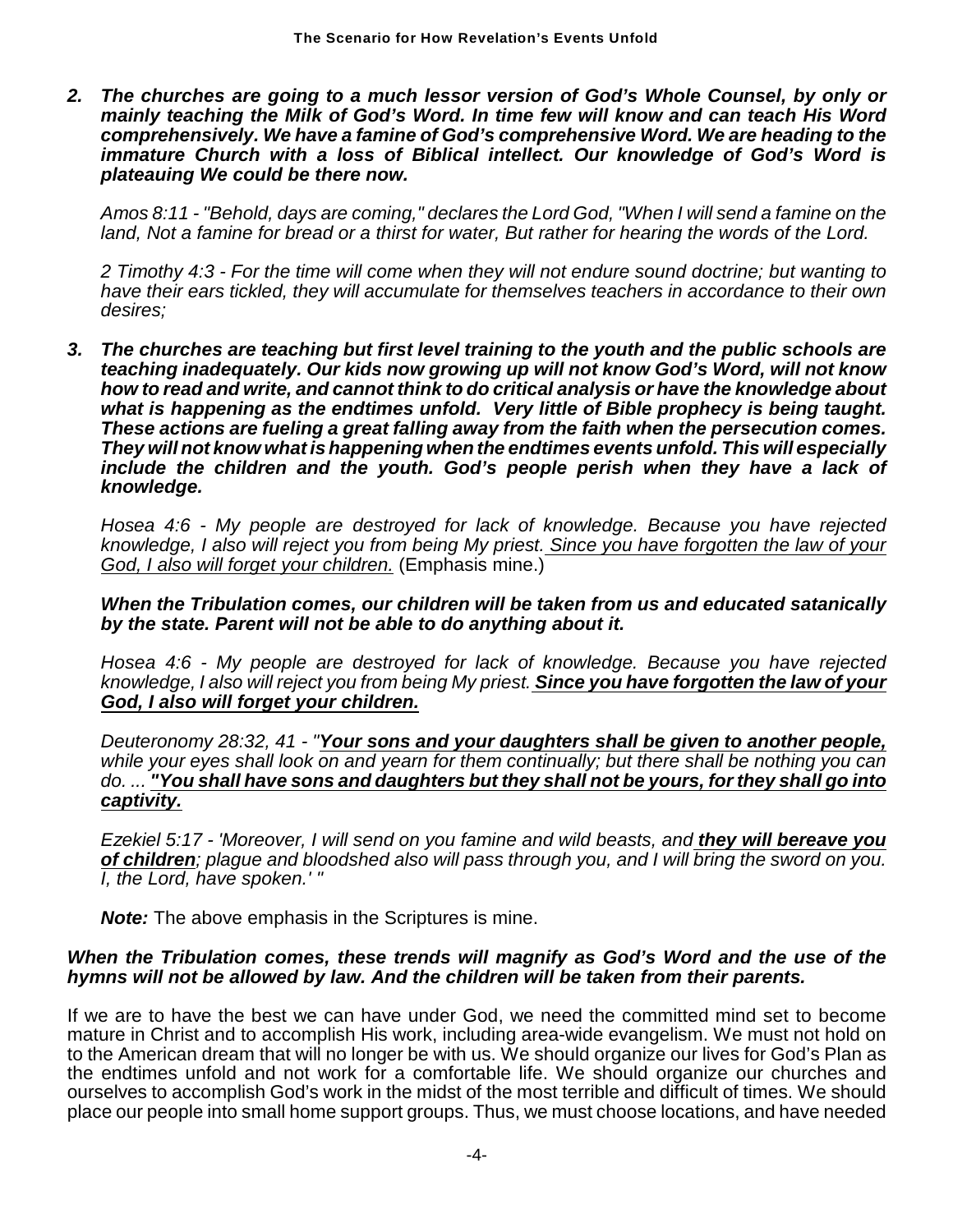goods needed to accomplish God's assigned ministries. We need to memorize Scripture and hymns. We need to study the VOM materials to know what to do as the underground Church in and out of prison.

### **Why Judgment is Coming in the Pattern Sequence**

The presentation in this section is a potential scenario as to how the calamity and world government might come. It presents what will occur under Revelation's (Satan's) Beast's world empire, ruled from behind the scenes by the Babylon the Great (the Illuminati - internationalists under Satan) in secrecy, sensuousness, and sorcery. They hold to one world government, one world religion, one world court, and one world trade and financial system. We should expect the very worst of times that do not necessarily have history, except with the Jews in their Old Testament Pattern Sequences. They can be the worst of times because Satan gains more power as the sin of the church and the rest of the people increase. This is greatly increasing today. As the Tribulation comes and persecution comes, more Christians and potential Christians in America will fall away from the faith. Of course some will increase in great faith. This will give Satan much additional power to increase His clamp down using International government. It will eventually lead to the Mark-of-the-Beast system. (We can gain some insight about what can happen, perhaps, even though outdated, by examining the Communist Manifesto. It is only a guide to what might happen. But it does give the type of thinking for world government.)

### **Communist Manifesto**

Marx and Engels wrote similar tenets as the above for the Communist Party in the *Communist Manifesto* in 1848. They are as follows:

- 1. Abolition of property in land and application of all rents of land to public purposes.
- 2. A heavy progressive or graduated income tax.
- 3. Abolition of all right of inheritance.
- 4. Confiscation of property of all emigrants and rebels.

5. Centralization of credit in the hands of the state by means of a national bank with state capital and exclusive monopoly.

6. Centralization of the means of communication and transport in the hands of the state.

7. Extensions of factories and instruments of production owned by the state, the bringing into cultivation of waste lands, and the improvement of the soil generally in accordance with a common plan.

8. Equal liability of all who do labor. Establishment of industrial armies, especially for agriculture.

9. Combination of agriculture with manufacturing industries; gradual abolition of the distinction between town and country by a more equable distribution of population over the country.

10. Free education for all the children in public schools. Abolition of children's factory labor in its present form. Combination of education with industrial production etc. (The state would assume the responsibility of educating all the children in the society. There would no longer be private schools of choice [or home schooling].)

Many of the above have already been implemented in the United States.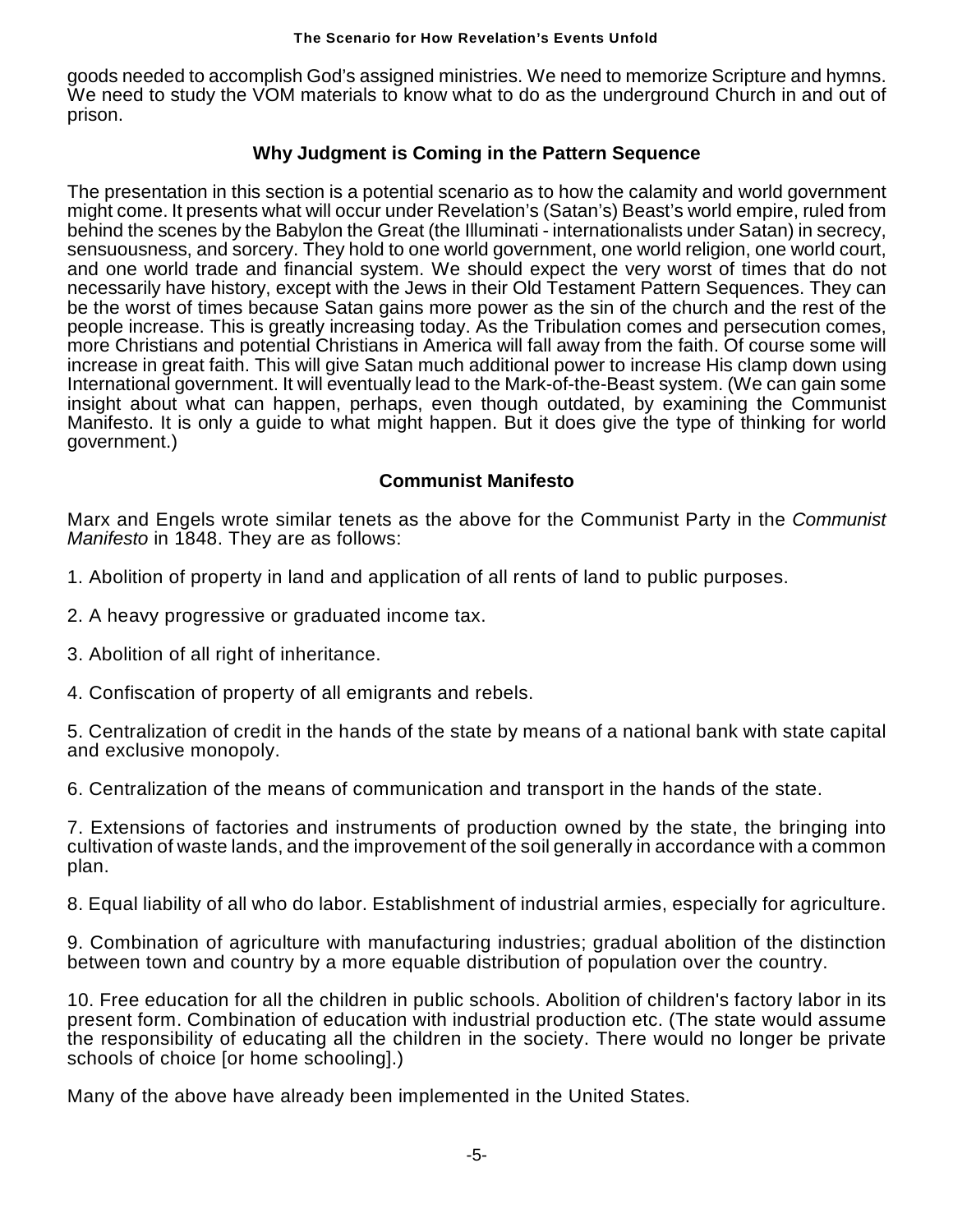There is commonality between all who are setting the rules of takeover of the world because Satan is behind it and establishing the rules. The rules of the sin nature are always the same. To have a despot totalitarian dictatorship, the government must control all the needs of life and the needs of key businesses which brings the needs of life. Therefore the government must control the resources, water supplies, food raising, production, distribution, and marketing and gasoline production, refining, and distribution.)

*Thus, Satan will be given great power at the time of the calamity because the Church and the people in the endtimes most favored nation in the Pattern Sequence (The United States) have seriously fallen away from God. The coming endtimes will contain unprecedented events and conditions. Americans expect the present times to continue in a linear fashion. But the events will suddenly turn non-linear with a free fall of the economy and much breakdown of the infrastructure. Great changes are coming upon America and the world. Times will be much worse than most think. We need to prepare both spiritually and physically. The America we know will be gone forever as Revelation's endtimes suddenly and without warning unfold in a whirlwind. WE SHOULD CLEARLY UNDERSTAND THAT SATAN GAINS MORE POWER AS GOD'S PEOPLE FALL AWAY AND HAVE INCREASED SIN. VERY OFTEN, CHURCH LEADERSHIP DOES NOT REALIZE THIS. Many leaders believe they have no fault or are no cause.*

Satan, as he gains more power as sin increases, will attempt to control the world with an iron hand to keep people from doing God's work and from becoming the elect. He will act to have tight control removing our discretionary time and finances. This is beginning now. He wants the world to worship him in his dominion. He will attempt to control people by controlling their needs of life - food, water, gasoline, time, funds, personal needs, housing, and travel. This means he must make great war against believers (the Church) and all those who will not accept his scheme of world government, world trade, and world religious system. God, because of the sin of both the Church and the rest of the people, will allow him to do this. By doing this in the Mark of the Beast Period, the world will become polarized formally as to whether one accepts or denies the Gospel. This allows God to bring the final termination of history.

In this process of preventing the elect from believing and accomplishing God's work, he brings population control. He kills many and prevents others from being born. He does this through AIDS, the HIV virus, the plague, martyrdom, war, abortion, and gay marriages (no children).

We know that war, plague, and famine will come upon America because this is what happens to the favored nation and is prophesied in Revelation 6. We can gain much understanding for what the endtimes will bring by examining what happened to Israel in her Patterned Sequences. By doing this, we find that God allows the children to be taken from their parents, all real estate is confiscated, there is a famine of God's Word, and the people's music is taken from them. Many were taken to bondage and exile such as to Babylon. We know there will be world government, world trade, and a world religion. *The scenario that follows will draw upon these teachings. For detailed development, see Watchman Warning*.

*We can expect serious attack on our children and youth because Satan has to train them for the foundation of his world government. He wants to transform their thinking to the need and benefit of world government. This occurred in Israel's Pattern Sequences and during Hitler's time. This is Satan's method and strategy. Thus, their education will be directed to and limited to achieve Satan's goals.*

The rest is based on the events of the Pattern Sequence, the past, and what is being observed around us. We may not be right on all these details. But things will get real bad from the viewpoints of freedom, religion, travel, and finances. We can expect strong control in each of these areas. Under evil government, tight control is necessary in order for Satan to help prevent the elect from believing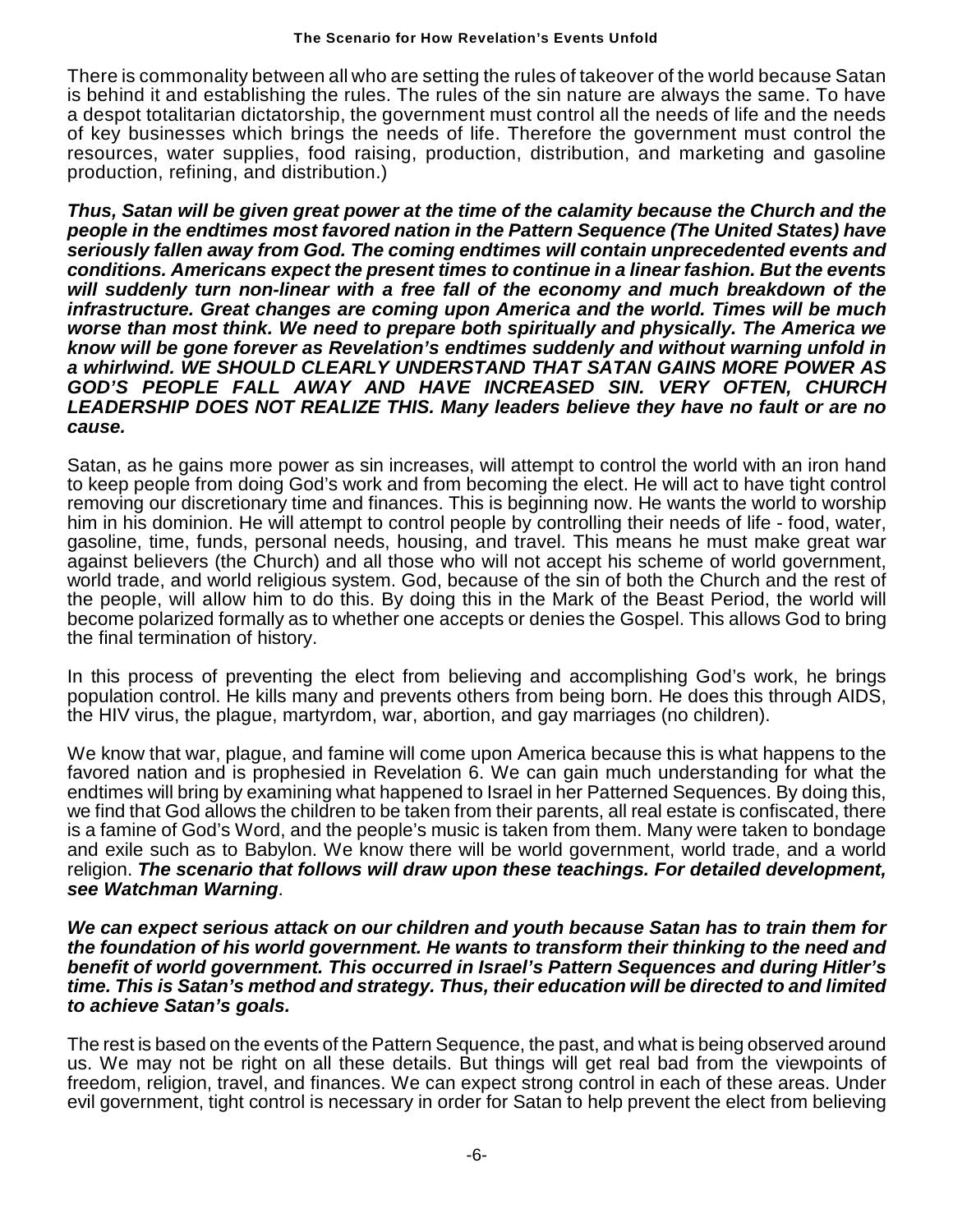and doing God's work. Such tight control leads to the lack of good inventions that come with freedom and free enterprise. One devastating result is there will be little monies to support Christian ministries.

*Americans, including the Church, in general, have no clue or concept as to how bad things will become. They go on believing the America they have now will continue forever. But this will not happen. The same is true in the Church, particularly those who believe wrongly in a Pre-Tribulation Rapture. We need to observe the times and prepare for going through the sooncoming Tribulation. Regardless of our prophetic views, all Church people should be taught what happens in the Tribulation. This is so when people find themselves in the Tribulation, they will know that the Rapture is Post-Tribulational, and they have not missed a non-existent Pre-Tribulation Rapture. They will know what to expect and conduct themselves.*

*Because of sin, God will bring America down. She has not considered her future under God as she is falling away from obedience in every category. God has blessed America greatly. But now in her sin, these blessings will be removed. She will never again be the nation she was.*

*Lamentations 1:9 - Her uncleanness was in her skirts; She did not consider her future; Therefore she has fallen astonishingly; She has no comforter. "See, O Lord, my affliction, For the enemy has magnified himself!"*

### **Potential Endtimes Scenario<sup>2</sup>**

The endtimes events come as part of the endtimes Pattern Sequence based on prophecies and events that occur in the Pattern Sequences. A possible and potential scenario for how the endtimes might begin, bringing calamity and world government, and what might happen when they do come is now presented according to the sequence. We can be inaccurate on some of the details, but we should expect the worst.

As the apostasy of the people and the falling away of the Church continues, watchmen have been and will be warning. There will be droughts bringing shortages of food and water, and there will be foreign military build up. Signs and conditions will continue to warn. *But one must be vigilant to examine them.* 

*It helps greatly to know and understand the Pattern Sequence concept and the events that occur in it and why.* Then we can have insights for what can happen as the endtimes unfold. *THE PROBLEM WE HAVE IN THE MAJOR VIEWS OF PROPHECY IS THAT THOSE HOLDING THEM APPARENTLY DO NOT KNOW OR RECOGNIZE MANY OF THE SIGNS THAT SIGNAL THE* **TRIBULATION'S COMING IS IMMINENT OR IMPENDING.** Thus, they continue doing what they are doing without taking special pains to train and prepare their people. The Pattern View of Prophecy with the Pattern Sequence is how we can know the signs. They are now all around us.

At some point in time, the calamity's events of the fourth seal will come. Only God knows the time. It will bring war over one-fourth of the world on the world's nations, and especially on America's homeland - the endtimes most favored nation. We know that the sword, plague, and famine will come to the United States as the favored nation and to other nations because this is prophesied.

The Babylon the Great (the secular Illuminati), who rule secretly from behind the scenes, will bring foreign military invasion to take over America. It will come after or at the time terrorists or foreign military plague and nuke some cities in America as the favored nation. (The terrorists will most likely be foreign military, because it represents the international government and has been training for this

<sup>2</sup>. A detailed development and listing of what can happen according to the Scripture for the Pattern Sequence events are contained in *Watchman Warning*. There is a chapter of 32 pages and an appendix of 28 pages.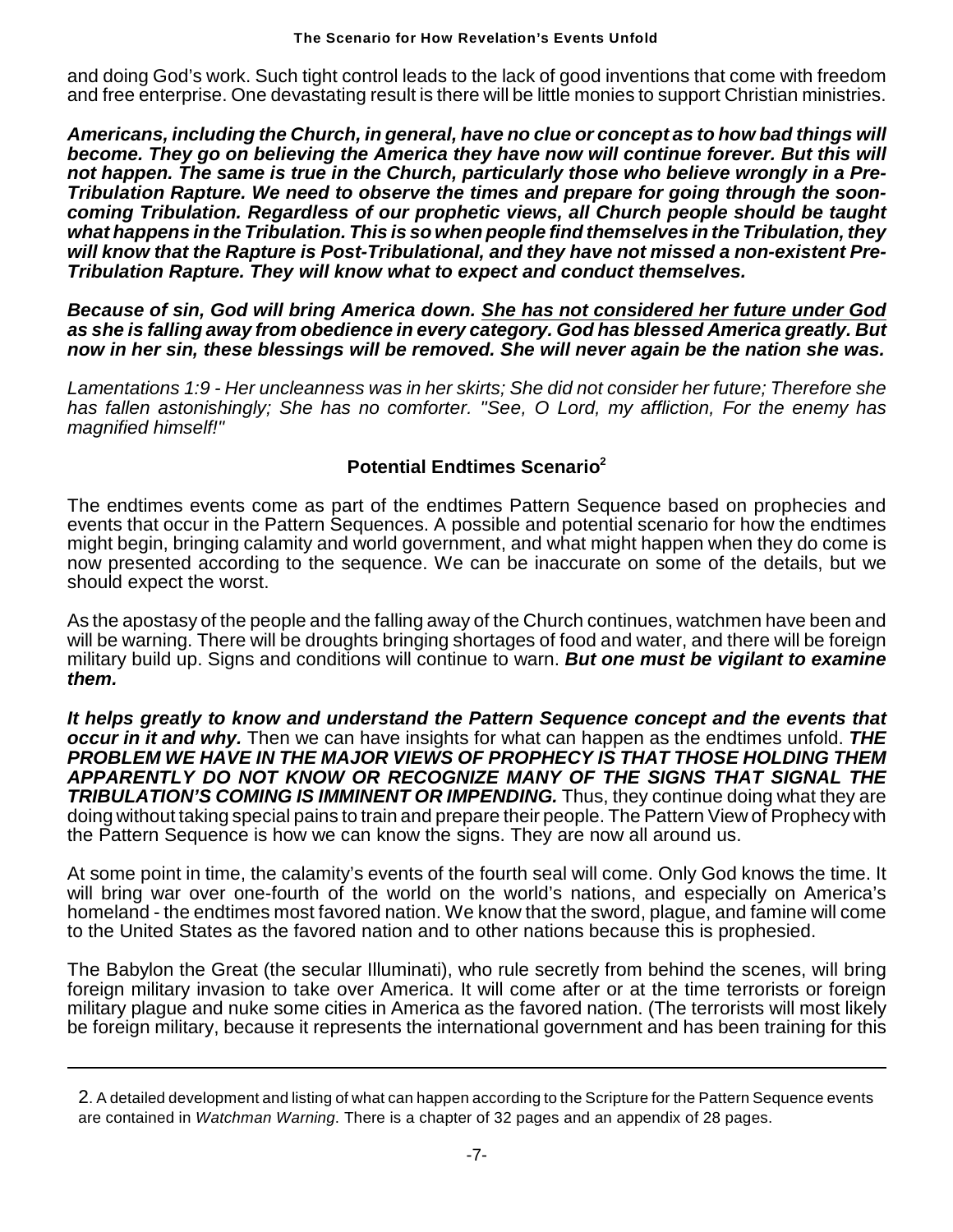#### **The Scenario for How Revelation's Events Unfold**

reason for many years in the United States, Mexico, and Canada under the authority of the United Nations. This military is well trained for the calamity and the taking over cities.) It most likely will happen to those cities that have little influence on a restored or continued economy (even though it will or can severely damage the economy initially such as 911 did as the World Trade Center was destroyed). Cities will be preserved that have key chip business, and the production of military weapons and satellites needed for the world military from Satan's perspective. It may happen to those of the greatest sin from God's perspective and from Satan's perspective, as God allows, where there is a large concentration of Christians in a falling away state. In any case, it will be adequate to persuade the American people to accept world government in the place of a sovereign independent nation. Thus, our present Constitution will be discarded and a new evil one put into its place. We will no longer have laws that protect our personal freedoms. We will be at the mercy or lack of it under the new government. Things are going in that direction now.

This calamity will cause much of the infrastructure to break down with many goods no longer getting to the market place at least in some (most) areas. The stock market will crash. The country's finances will be in chaos. Christian churches will be confiscated and closed. Financial support to churches and Christian missions will fall away. People will make massive runs on the food stores and gas stations. Most will not be able to buy food and personal goods. They may turn off the electricity or blow up power transformers that will remove the electricity for an indefinite if not for a permanent period. Having this happen, water will no longer get to homes. In the darkened areas, the military most likely will come arrest and martyr key Church and Patriot leaders. We had dry runs on electricity outages in the south west in 1996 and in the north east in 2001. Having this happen, water may not get to homes. electricity outage, credit cards will not be honored. Gasoline will not be pumped. One will need cash or precious metals money coins to buy things. One will need goods with which to barter. We should store some gasoline with fixes for some emergency travel.

With the sword, plague, and infrastructure break down, this will crash the American economy. There no doubt will cause the stock market to crash. It is vulnerable now.

The then president will then no doubt declare Martial law. He will call in the UN military to restore order. There is an executive order in place that allows him to do this. They can use the foreign military already in the United States, Canada, and Mexico and/or they can bring in more. This will be the military invasion. Because the military is God's armies (as well as Satan's), we must surrender to them or die. If we fight against them, we will be fighting against God because He is bringing them to bring His divine discipline. We will be told by the government that in order to prevent any future calamity, we will have to accept international government and a complete loss of freedoms. The public, and a poorly trained Church, not knowing what is really happening, will do this.

The conditions will become sufficiently bad that will cause the country to accept and go under International government. But they will not be so bad as to prevent some orderly restoration of business that will support world trade, the chip business, and the development of military weapons. This may be true even though the times may be sufficient to take away the discretionary wealth of the middle class so they have no funds to do Christ's ministry.

Now we are in the Tribulation under the endtimes international government. There will be some form of military rule, most likely mainly by China, Russia, and perhaps Germany. (China and Russia are behaving themselves today, looking forward to their rule when it comes. Some modified form of socialism and/or communism will come.)<sup>3</sup> All nations that do not conform will be warred against. As previously stated, they will attempt to preserve sufficient of the United States to support major industry, military weapon production, the chip industry, and finances to support the use of oil and have great world trade. America will continue with some great hardships particularly in the nuked and plagued cities. But she will cease to be the great nation she is now and that God gave us. Because we have

<sup>3</sup>. Gorbachev is living in San Francisco's Presidio planning how to operate and run world government.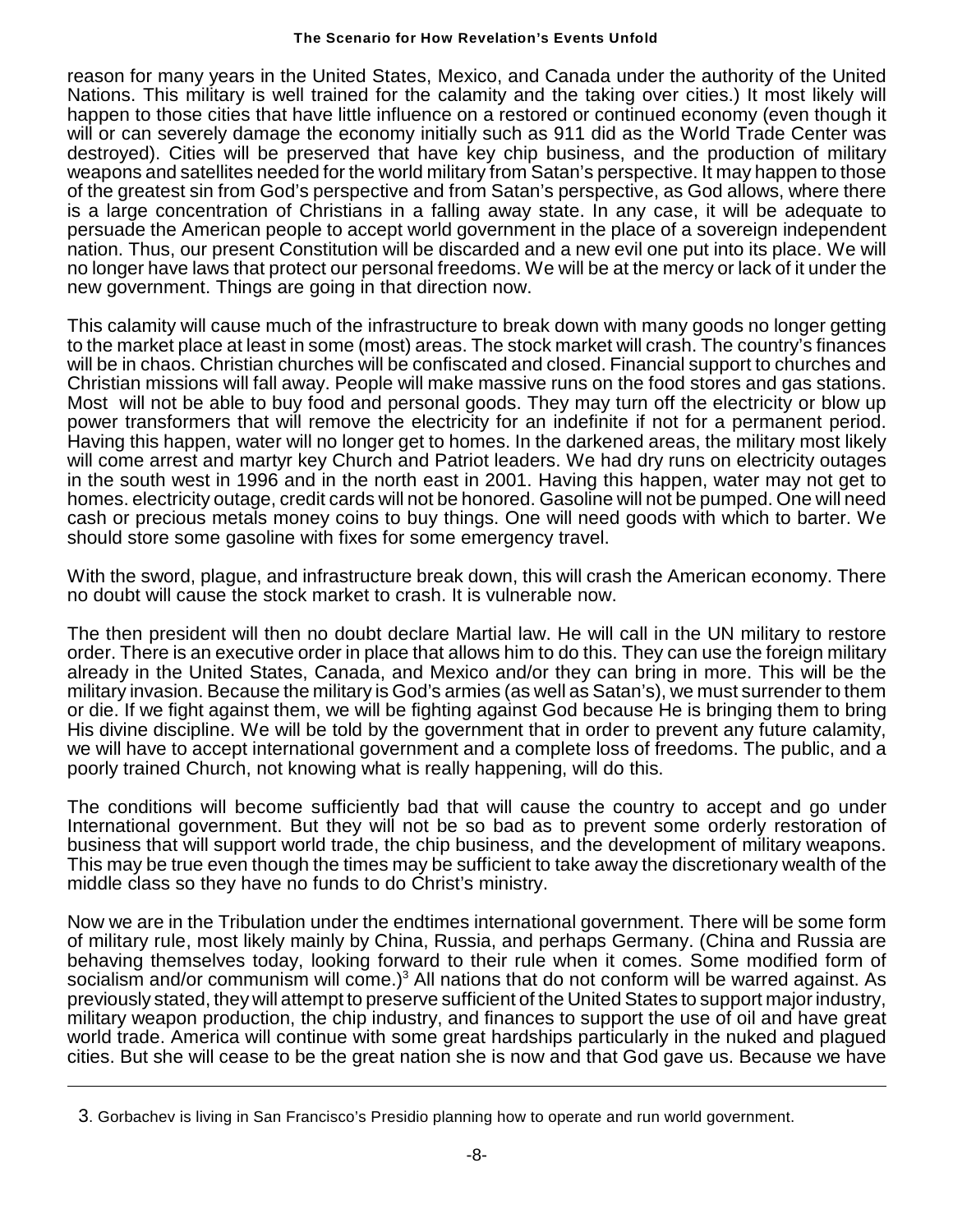walked away from Him, God, using Satan, is taking it away from us. And the Church is mostly responsible for it happening.

To help prepare for the coming times and be able to continue our Christian walk and ministry, it should help to get out of debt (including for mortgages). It would help to reduce expenses, have some cash on hand, be able to save money, have a support group, have a job (do not retire), and have goods for bartering including food and water, get into good health, and be involved in ministry. Because of expected drought, food and water will be in limited quantity and most probably will be rationed. It would be good to have a low profile. (One should know how to have and maintain the best and good health they can have. This is true then when food, and its choice, and water are limited - being under tight control or under severe rationing. We will need to know how to not get the plague and get well from it in its early stages. We have some insights in our health paper.)

We should now work for revival the best we can so we can have the best He will allow in these endtimes.

We now will have a different America forever with God's blessings removed*. Our Constitution will be gone and be replaced by an evil one.* Some time in the calamity or early under world Government, the military will arrest and execute several million Church and Patriot leaders. This most likely will happen when they black out the nation or major areas as we experienced in the north east in August 2003 and in the western states in the summer of 1996. They will take the leadership away and pad lock church buildings so the resistence will be much less. The sheep, not in small groups under good leadership, will be scattered. We should be in small support groups for mutual help and support.

(This latter effect can be much less with Church people in home groups. The home groups can still evangelize with limited freedoms particularly if more leaders are trained with God's Whole Counsel. This allows God's work to continue without our Church people being scattered. Note what is happening now in China. We now have many small groups in Korea and other parts of the world. God appears now to be forming such groups for the endtimes, even with elementary training - this may be all they know to do. Their people are already in places of maximum support, particularly if they will put in some needs-of-life supplies,.)

When the new world government comes, with the United States Constitution put aside forever, the internationalists will put into place many things that give them control over people. They will attempt to control finances, food, water, gasoline, our discretionary time, housing, travel, and personal goods. Because great sin is involved, we can expect God to bring much drought that will limit the food supply and most likely bring rationing. This happened to Israel. As a result many people will probably become sick. The government will control people by controlling the drugs they will need to maintain their health in a propped out manner. People may no longer be able to maintain good health because of the shortages of food and especially nutritious food that may be grown more organically. The government makes much money through the use of drugs. Thus, we can expect the government to control all farming and eliminate having or controlling all health supplements.<sup>4</sup> If we have them, it may require a doctor's prescription to purchase them. There will be no longer independent farming and probably no longer be true organic farming. (Home gardens?) Health products that so many now depend upon, may no longer be available from the market place. We need to put some away now.

It has been reported that there are or will be three giant computers in the world (Australia, Belgium, and in the United States) that are keeping records on all or most people over the earth. They want to control people and know the dissidents for destruction.

<sup>4</sup>. They may keep the supplements if they can control their development and distribution so they can get a financial return as they are getting from the drugs.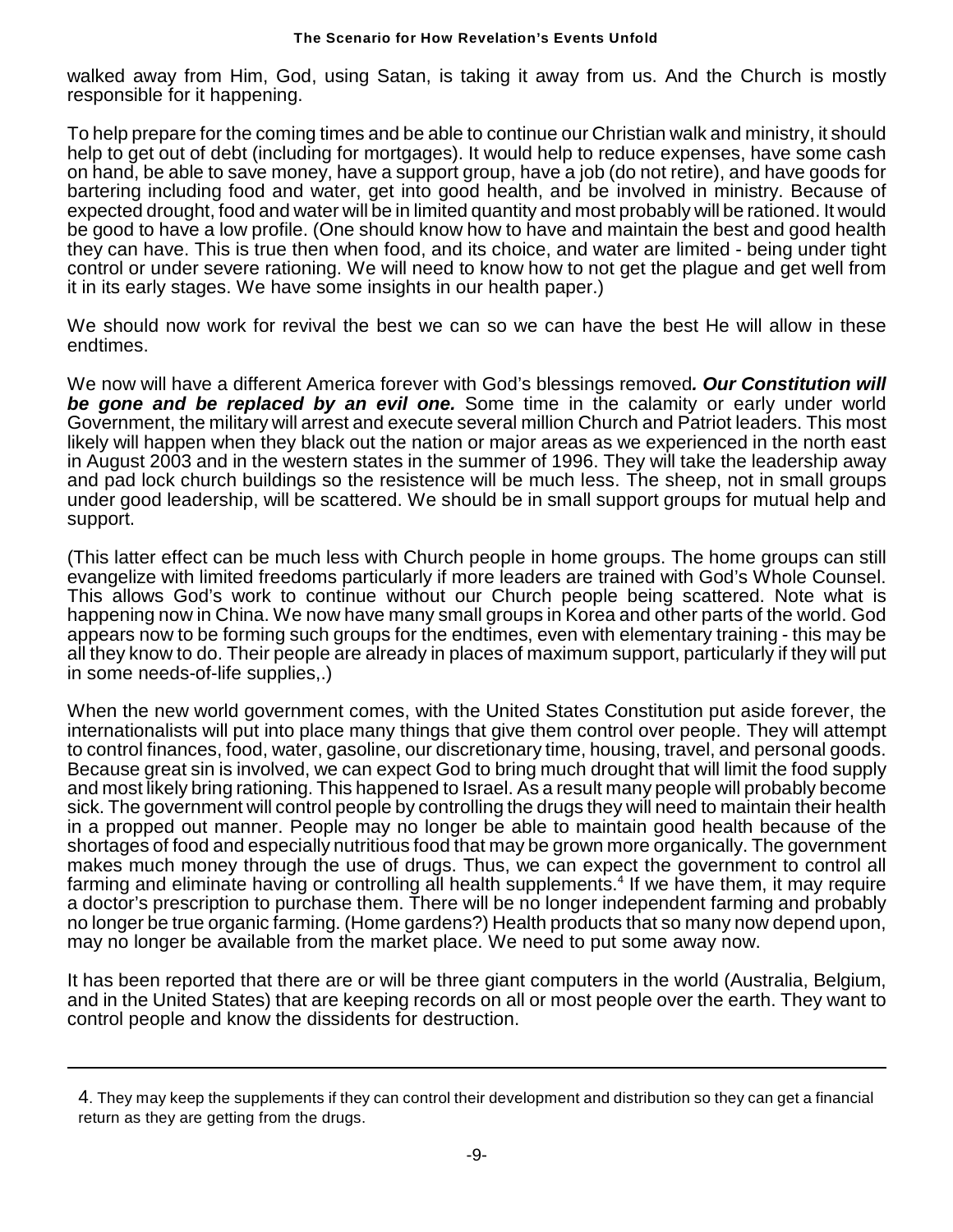#### **The Scenario for How Revelation's Events Unfold**

We can expect that most Christians over time will be incarcerated, martyred, and/or placed into slave labor, and the children and young people satanically educated without parents being able to do anything about it. Secular data shows there are over 100 prisons in place in America to house dissidents for slave labor and/or execution using the guillotines so they can sell human organs. Young people will be thrust into recreational sex. Slave labor will greatly increase in the United States because their very low-cost products will be used in world trade to bring funds for the internationalists. There is slave labor in our prisons now. We will lose our freedoms by law, especially the freedom to preach God's Word and to evangelize. The new tolerance laws that are coming now will be that it will be (is) against the law to speak against other's beliefs as being wrong or that Christianity is the only way or any way. There will be great persecution and large travel restrictions. We may no longer be able to travel without permission to visit our families, loved ones, and friends who live out of our area, and ministry meetings. Travel restrictions are a method of control. The endtimes will proceed through the endtimes Mark-of-the-Beast Period.

Satan will attempt to control the discretionary time and finances of all people. He must not let them have discretionary time and finances so as to prevent the preaching and sharing of the Gospel. He wants a one-world religion to bring him worship. Thus, he must force people to adopt it by threatening prison, slave labor, and/or martyrdom. The United States is in great debt by design so that its correction will remove the wealth of the middle class, mainly all Americans, and give the government control. Stock market participation by Americans (at least by Christians and Patriots) most likely will cease. All funds in the stock market most probably will be lost. They then may set up a new system.

We expect the American financial debt bubble will break sometime in the next few years. It can happen as the calamity comes (or cause the calamity to begin) with the plaguing and blowing up of our cities. When this occurs, the debt will need to be paid in some manner. We expect a devaluation of the dollar, bringing new currency, and all loans to be called in by Law or property just confiscated. They may do this when the people cannot pay their debts. Whatever happens, the average citizen will lose everything and have to work to gain his needs. $5$ 

By this means the government may wipe out the savings and discretionary funds of most people and will confiscate the real estate of most people, particularly the middle class and Christians. This happened to Old Testament Israel. They could go to a cashless society (now or under the Mark-of-the-Beast system) in order to monitor the transactions of all people. This will threaten the people to obey the government. They will do this in some manner even if they continue using currency. Everyone will have to work to have money for buying the needs of life. This can begin soon after the calamity.

There will be some form of order in the finances so that world trade will continue. In fact, world trade is expected to be the greatest ever in at least the first part of the Tribulation. World trade is the way the internationalists control the nations and gain finances. It is called interdependence. Each nation will assemble goods such as airplane, computers, and cars, but will need to depend upon the other nations for the parts and designs. If a nation will not obey the internationalists, they will not get the parts orthe assembled goods and the economy of the nation will suffer. So the internationalists control through the finances set up by world trade. They also control by letting some nations control the people such as is expected for Russia and China.

Most likely, all retirement funds and investment income probably most likely will cease or be devaluated and all investments by the common person will also cease or be devaluated. They will most likely execute those who cannot work or do not add to the world trade, such as seniors, those on welfare, and the handicapped. Third world nations, and non-conforming industries will be destroyed by the military, plague, or non support. They can wipe out small towns such as removing all support

<sup>5</sup>. There has been talk of two currencies for the United States. One for the people in the country and one for those outside of the country. There would be an exchange rate between them. The one for outside the country is not expected to be devaluated.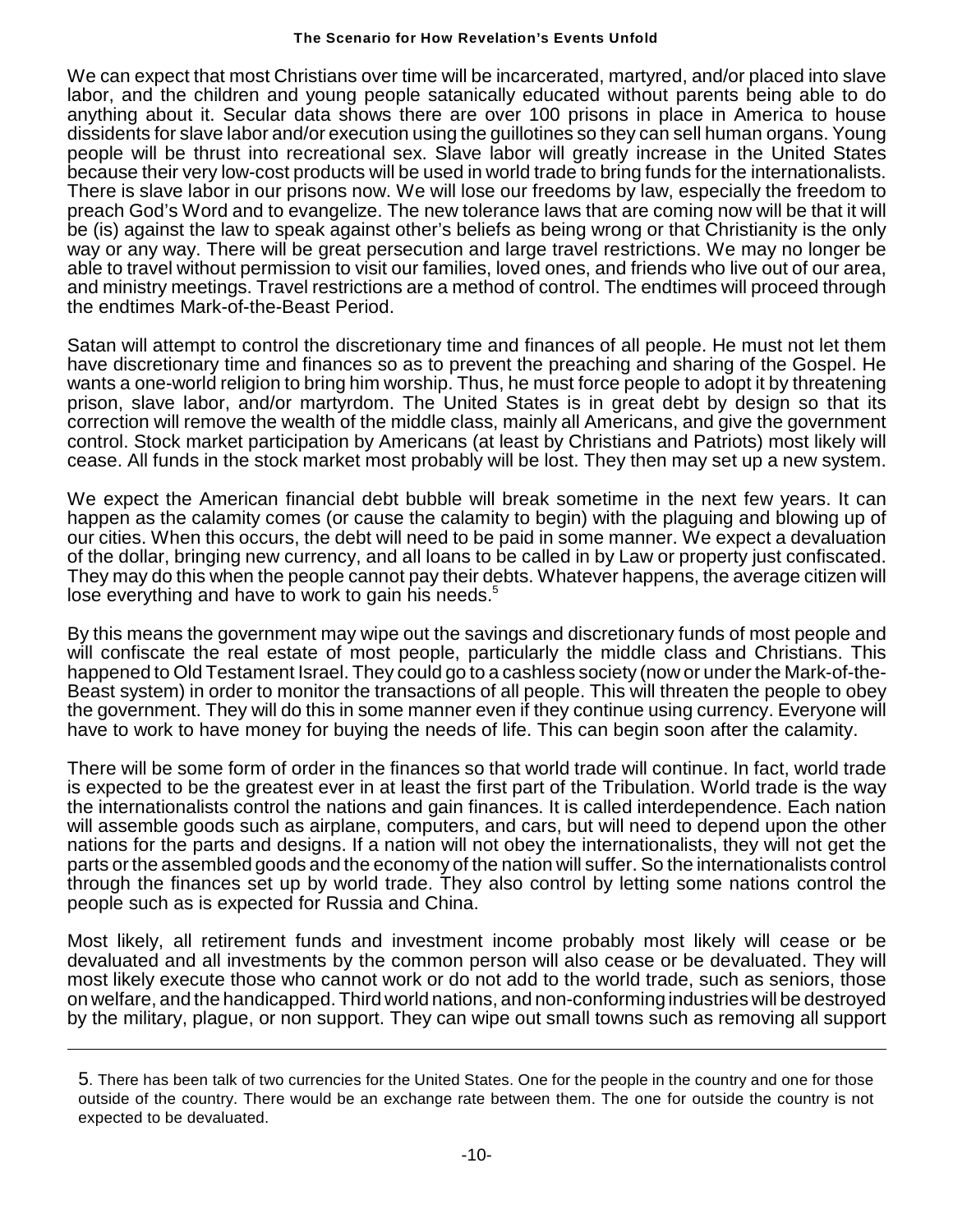#### **The Scenario for How Revelation's Events Unfold**

from them. The government will begin to make war against Christians and Patriots, placing them into slave labor or martyrdom. In some manner they will remove the power and control from Islam, such as taking away or in some manner controlling their oil (or threatening to do so) because they do not work well under world government they do not control. They want to put their culture over everyone. The new government needs control of the oil in order to control the world through finances. They may need to invade and/or take control of all Muslim countries. They must be under tight control or be eliminated from the spiritual game.

Because finances will be controlled, there will be little financial support for Christian ministries. Pastors and Christian leaders should go underground to prevent arrest and martyrdom. Only this way, can their ministry continue. In the Tribulation under world government, Christian ministry will need to go underground to survive.

One financial preparation against this chaos, if it works at all, is to take all our paper and financial savings in computer records in 1's and 0's such as in banks, etc. that can be conveniently deleted by computer keyboard key strokes, and put them into hard goods such as in gold and sliver money coins and in the needs of life for bartering. (Do not buy bullion or high-priced collector coins.) One can own a home outright, but one will need the funds to pay greatly increased taxes based on the old dollars. However, in the long term, all homes are expected to be confiscated as they were in Israel's time. In the near term, we might own a mobile home or trailer that has low taxes,

Preparation for these times must be done before the crash comes. Even if we make preparation, we do not know if we can keep what we have. We can expect a military house-to-house search of our homes in time, particularly of targeted people. The government may confiscate all gold and silver, Bibles, and Christian training materials. We may need to hide things such as precious metal coins and food so they cannot be easily found by military search using such as metal detectors. We will need to be creative. Gold coins most likely will be confiscated.

We will need to purchase *NOW* anything we will need to use for ourselves and bartering for when the calamity comes and for the first few months under international government. This will include personal things, some food, water, gasoline, Bibles, supplements, and Christian training materials. All Christian publications and Bible book stores will be closed. Because of water shortages, toiletry will be a major problem. We may need chemical toilets or use strong lined waste paper baskets. We will need to purchase sufficient goods to help others (to whom the Lord leads us) who do not or can not prepare. We should join now and practice with some friends who will prepare with us and be of mutual support for when the bad times come. The practice will show up short falls in our preparations. We can be in a home Bible group together.

At the end of this world government period of two periods, all people who are to live, will have lived, and will have made formal decisions in life or by death to accept or deny the Gospel. The first period will last about 20 years and the last Mark-of-the-Beast period lasts 42 months. Only after this latter period does God allow the wheat (believers) to be separated in Rapture from the tares (unbelievers). At the end of these disciplinary endtimes, that people call the Tribulation, the world will be in complete apostasy, no longer being able to be saved. There will be very few believers alive (most have been martyred) awaiting the Rapture and Christ's Coming*. Satan must leave a few believers on earth or God will destroy all people.* 

*Isaiah 1:9 - Unless the Lord of hosts Had left us a few survivors, We would be like Sodom, We would be like Gomorrah.*

When Christ comes, the days will like those in the evil Sodom and Gomorrah and those in the times of Noah just before the flood. The world will be in complete apostasy with only few believers being delivered. All the rest will have been killed.

At some time, Christ will come and rapture the Church. Believers will go to the new Jerusalem and